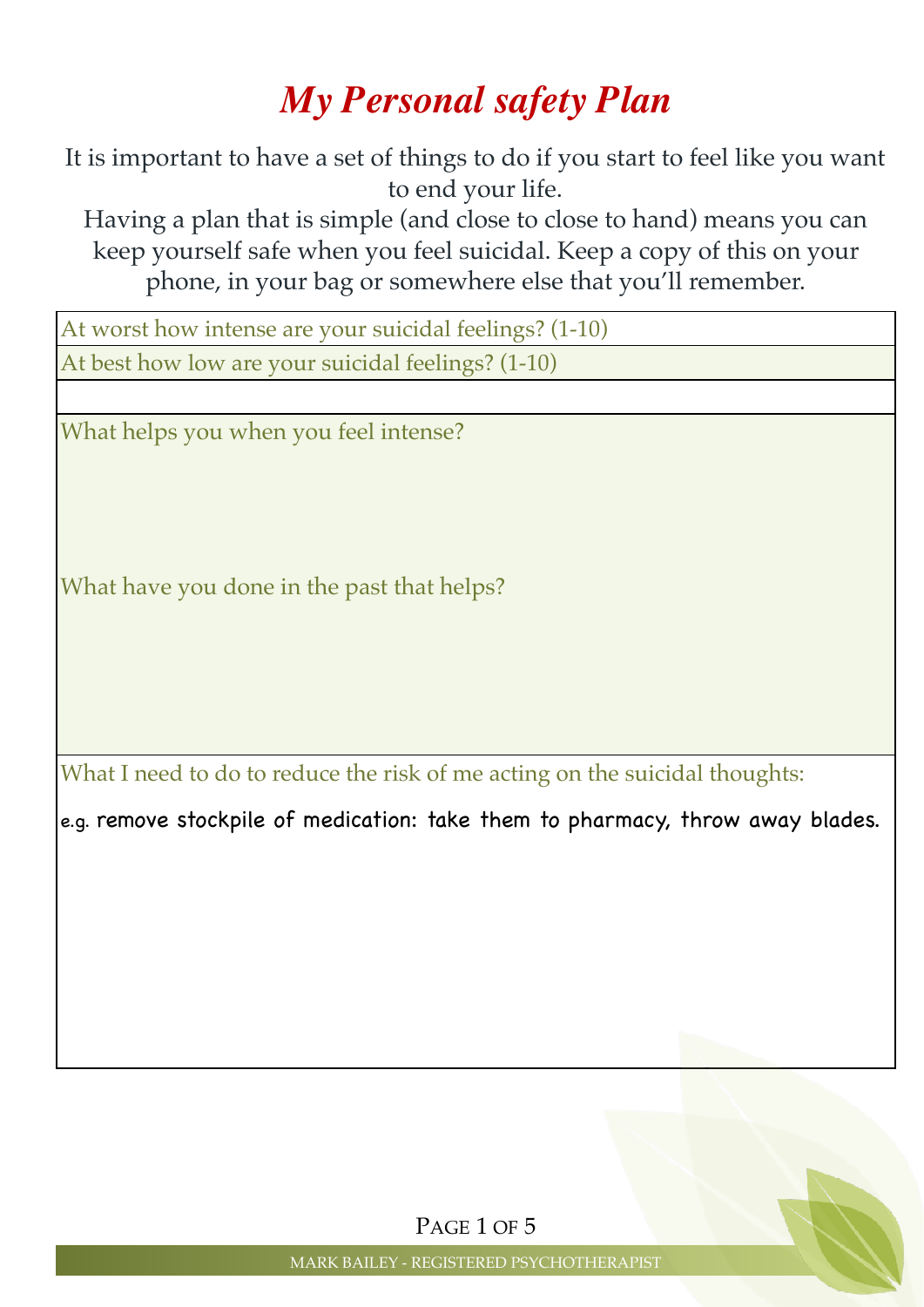### **DISTRACTION**

### What I need to do to reduce the risk of me acting on the suicidal thoughts:

Thoughts of suicide can be extremely overwhelming and upsetting as often they can dominate your thoughts. Try not to become preoccupied by them. Write down six things that you enjoy doing which will help you **distract** yourself. It could be a walk in a local park, coffee at a local café or watching a favourite film?

**1.**

- 
- **2.**
- **3.**
- 
- **4.**
- 
- **5.**

What warning signs or triggers are there that make me feel more out of control?

e.g when my boyfriend and I argue intensely

What have I done in the past that helped? What ways of coping do I have? What I will do to help calm and soothe myself:

PAGE 2 OF 5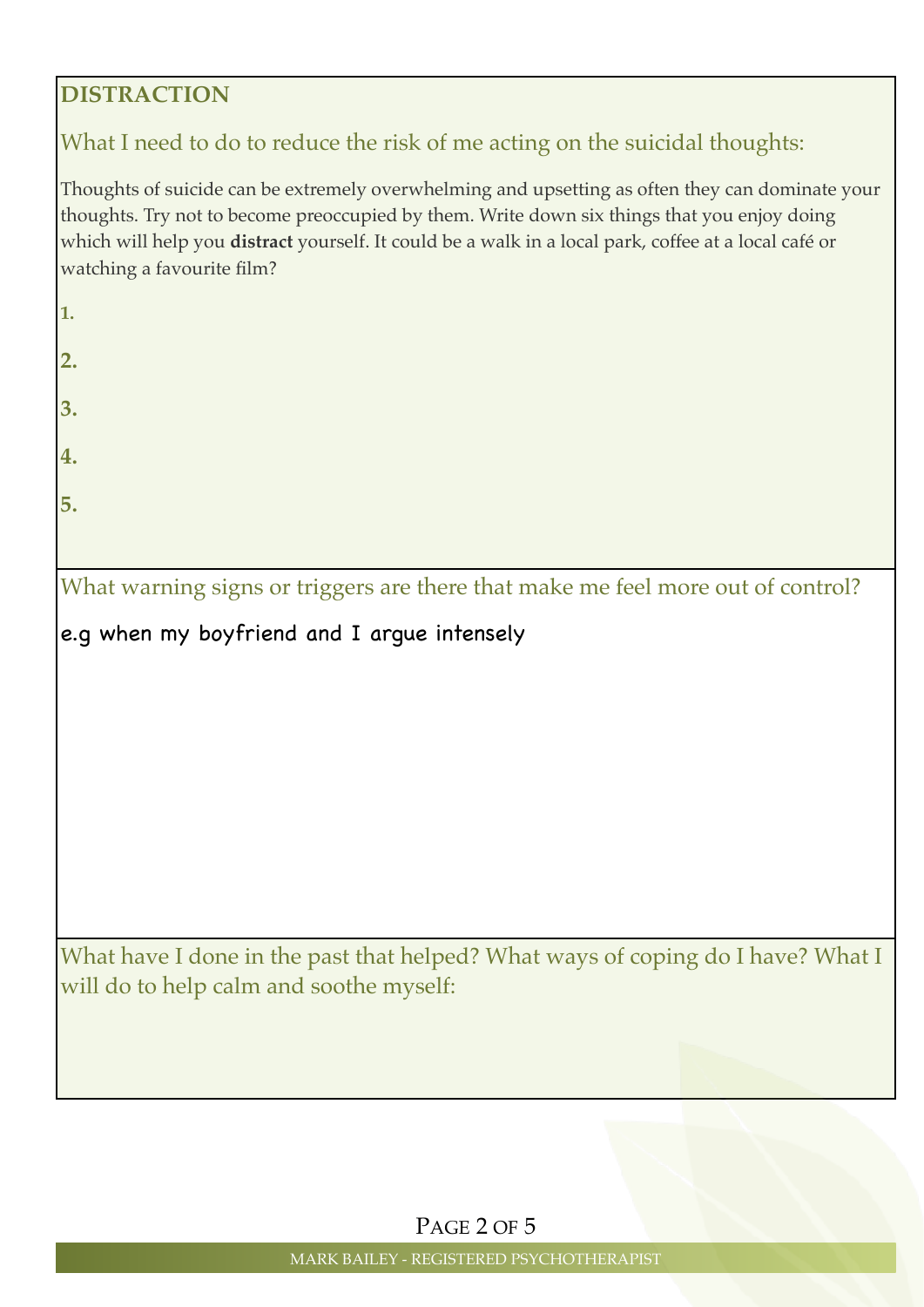| What I will tell myself (as alternatives to the dark thoughts): |
|-----------------------------------------------------------------|
| e.g. this moment will pass.                                     |
|                                                                 |
|                                                                 |
| $\mathbf{1}$                                                    |
|                                                                 |
| 2.                                                              |
|                                                                 |
| 3.                                                              |
| 4.                                                              |
|                                                                 |
| 5.                                                              |
|                                                                 |
|                                                                 |
|                                                                 |
|                                                                 |
| What would I say to a close friend who was feeling this way?    |
|                                                                 |
|                                                                 |
|                                                                 |
|                                                                 |
|                                                                 |
|                                                                 |
|                                                                 |
| What could others do that would help?                           |
|                                                                 |
|                                                                 |
|                                                                 |
|                                                                 |
|                                                                 |
|                                                                 |
|                                                                 |
|                                                                 |
|                                                                 |
|                                                                 |

PAGE 3 OF 5

MARK BAILEY - REGISTERED PSYCHOTHERAPIST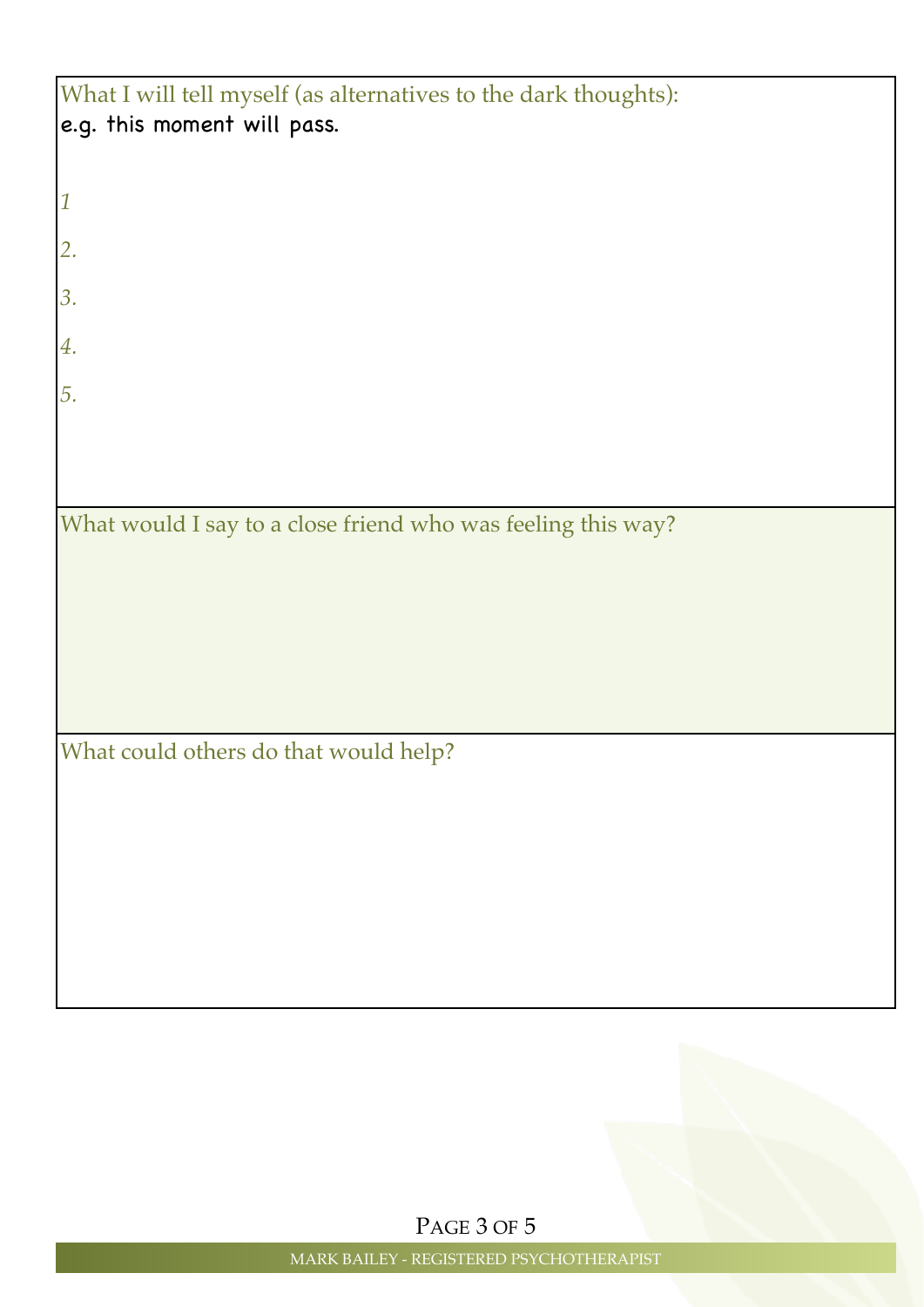## **TALKING TO SOMEONE**

Who can you call or visit?

Friend, sponsor or relative:

? Health professional:

? Telephone helplines:

 *Samaritans 116 123*

A safe place I can go to: e.g. Jo's house - she always up late

If I still feel suicidal and out of control: I will go to the A& E department and if I can't get there safely, I will call 999 for an ambulance.

PAGE 4 OF 5